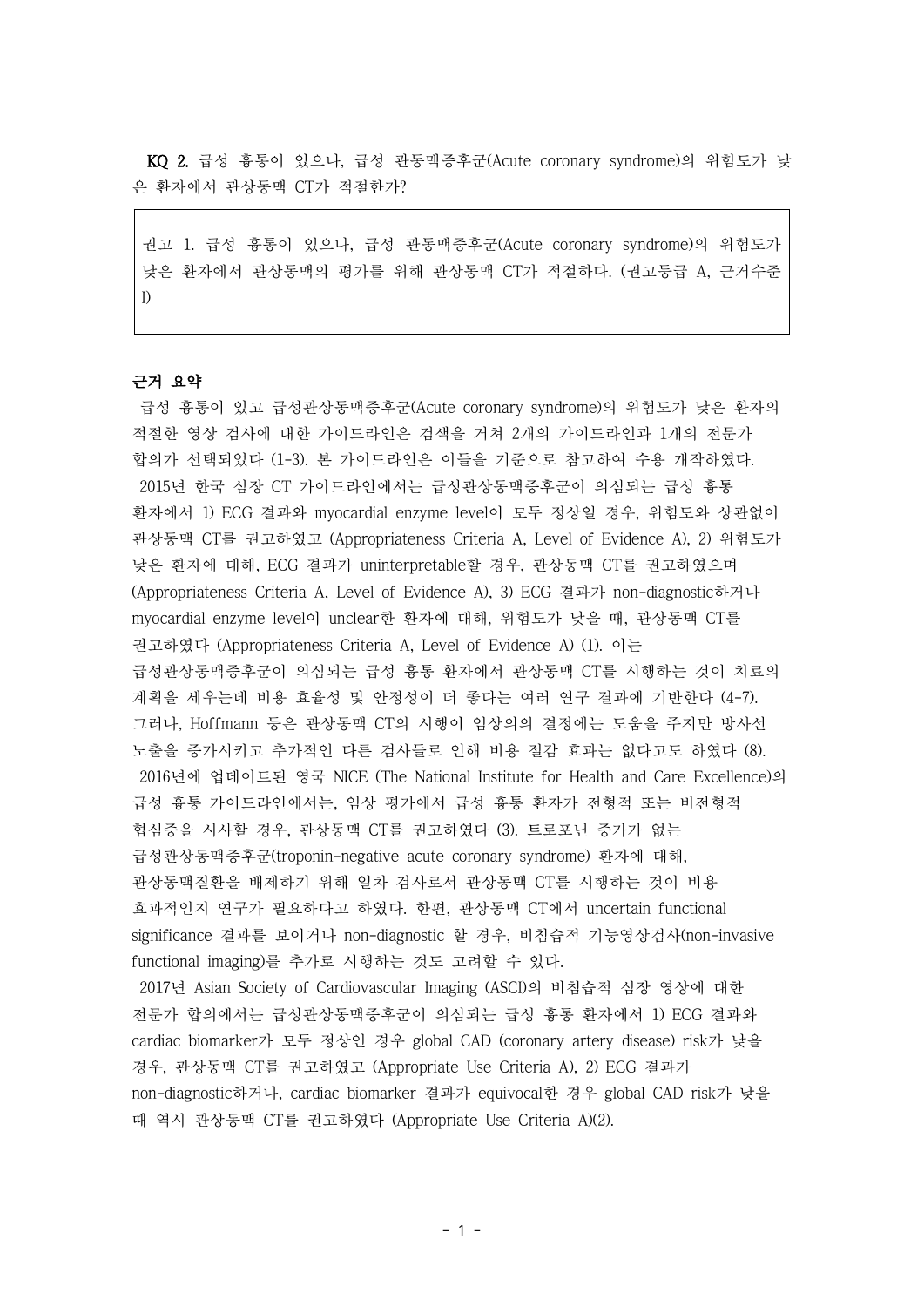# 권고 고려사항

#### 1. 이득과 위해 (Benefit and Harm)

급성관상동맥증후군의 위험도가 낮은 급성 흉통 환자에서 관상동맥 CT를 고려한다면, 관상동맥질환을 조기 배제함으로써, 불필요한 invasive coronary angiography의 빈도를 낮출 수 있다. 다만 환자에게 방사선 노출의 위험이 있고, 신장 기능 이상이 있는 환자에서는 조영제 사용의 주의가 필요하므로 이와 같은 것들을 고려하여 적용하여야 한다.

#### 2. 국내 수용성과 적용성 (Acceptability and Applicability)

우리나라는 병원에 CT가 많이 보급되어 있고 특히 대학병원 등의 대형병원에서는 관상동맥 CT를 촬영할 수 있는 64 채널 이상 CT를 대부분 보유하였으므로 관상동맥 CT의 수용성에는 문제가 없다. 하지만 검사 비용, 보험 적용 문제, 방사선 위해성이나 조영제 부작용 등을 고려해야 하므로 적용에 어려운 점들도 있다. 수용성과 적용성 평가표는 부록2에 제시되어 있다.

### 3. 검사별 방사선량

관상동맥 CT 2 or 3

## 참고문헌

- 1. Kim YJ, Yong HS, Kim SM, et al. Korean guidelines for the appropriate use of cardiac CT. Korean J Radiol 2015;16(2):251-285.
- 2. ASCI Practice Guideline Working Group. SCCT guidelines on the use of coronary computed tomographic angiography for patients presenting with acute chest pain to the emergency department: A Report of the Society of Cardiovascular Computed Tomography Guidelines Committee. Korean J Radiol 2017;18(6):871-880
- 3. Recent-onset chest pain of suspected cardiac origin: assessment and diagnosis, Clinical guideline [CG95], NICE, [Published date: 24 March 2010] [Last updated: 30 November 2016, https://www.nice.org.uk/guidance/cg95
- 4. Chang SA, Choi SI, Choi EK, Kim HK, Jung JW, Chun EJ, et al. Usefulness of 64-slice multidetector computed tomography as an initial diagnostic approach in patients with acute chest pain. Am Heart J 2008;156:375-383
- 5. Goldstein JA, Gallagher MJ, O'Neill WW, Ross MA, O'Neil BJ, Raff GL. A randomized controlled trial of multi-slice coronary computed tomography for evaluation of acute chest pain. J Am Coll Cardiol 2007;49:863-871
- 6. May JM, Shuman WP, Strote JN, Branch KR, Mitsumori LM, Lockhart DW, et al. Low-risk patients with chest pain in the emergency department: negative 64-MDCT coronary angiography may reduce length of stay and hospital charges. AJR Am J Roentgenol 2009;193:150-154
- 7. Samad Z, Hakeem A, Mahmood SS, Pieper K, Patel MR, Simel DL, et al. A meta-analysis and systematic review of computed tomography angiography as a diagnostic triage tool